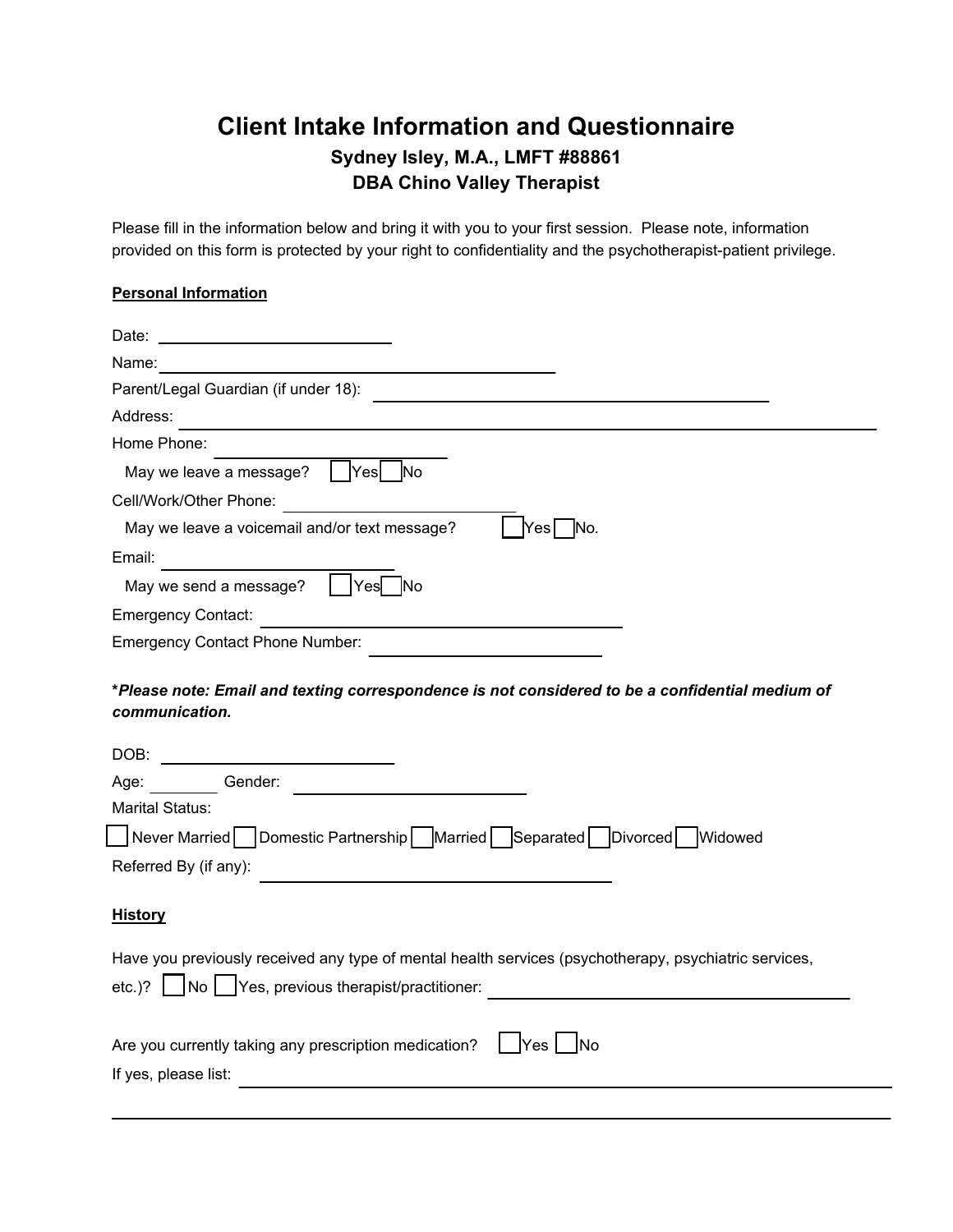| Have you ever been prescribed psychiatric medication? LVes l<br>Please list current medications: |                                                                                                                                                   |  |  |  |
|--------------------------------------------------------------------------------------------------|---------------------------------------------------------------------------------------------------------------------------------------------------|--|--|--|
|                                                                                                  | <b>General and Mental Health Information</b>                                                                                                      |  |  |  |
| 1.                                                                                               | How would you rate your current physical health?<br>Loor Lunsatisfactory Lunsatisfactory Lungood Lunery good<br>(Please select one)               |  |  |  |
|                                                                                                  | Please list any specific health problems you are currently experiencing:                                                                          |  |  |  |
| 2.                                                                                               | How would you rate your current sleeping habits?<br>Poor Unsatisfactory Satisfactory Good Uvery good<br>(Please select one)                       |  |  |  |
|                                                                                                  | Please list any specific sleep problems you are currently experiencing:                                                                           |  |  |  |
| 3.                                                                                               | How many times per week do you generally exercise?                                                                                                |  |  |  |
|                                                                                                  | What types of exercise do you participate in?                                                                                                     |  |  |  |
|                                                                                                  | 4. Please list any difficulties you experience with your appetite or eating problems:                                                             |  |  |  |
|                                                                                                  | 5. Are you currently experiencing overwhelming sadness, grief or depression?<br>lNo<br>Yes                                                        |  |  |  |
|                                                                                                  | Have you ever been hospitalized for psychiatric care?   No   Yes                                                                                  |  |  |  |
|                                                                                                  | Are you feeling suicidal?<br><b>Yes</b><br>No.                                                                                                    |  |  |  |
|                                                                                                  | If so, please describe any plans or means.                                                                                                        |  |  |  |
| 6.                                                                                               | Are you currently experiencing anxiety, panics attacks or have any phobias?<br><b>INo</b><br>Yes<br>If yes, when did you begin experiencing this? |  |  |  |
| 7.                                                                                               | Are you currently experiencing any chronic pain?<br> No<br>Yes                                                                                    |  |  |  |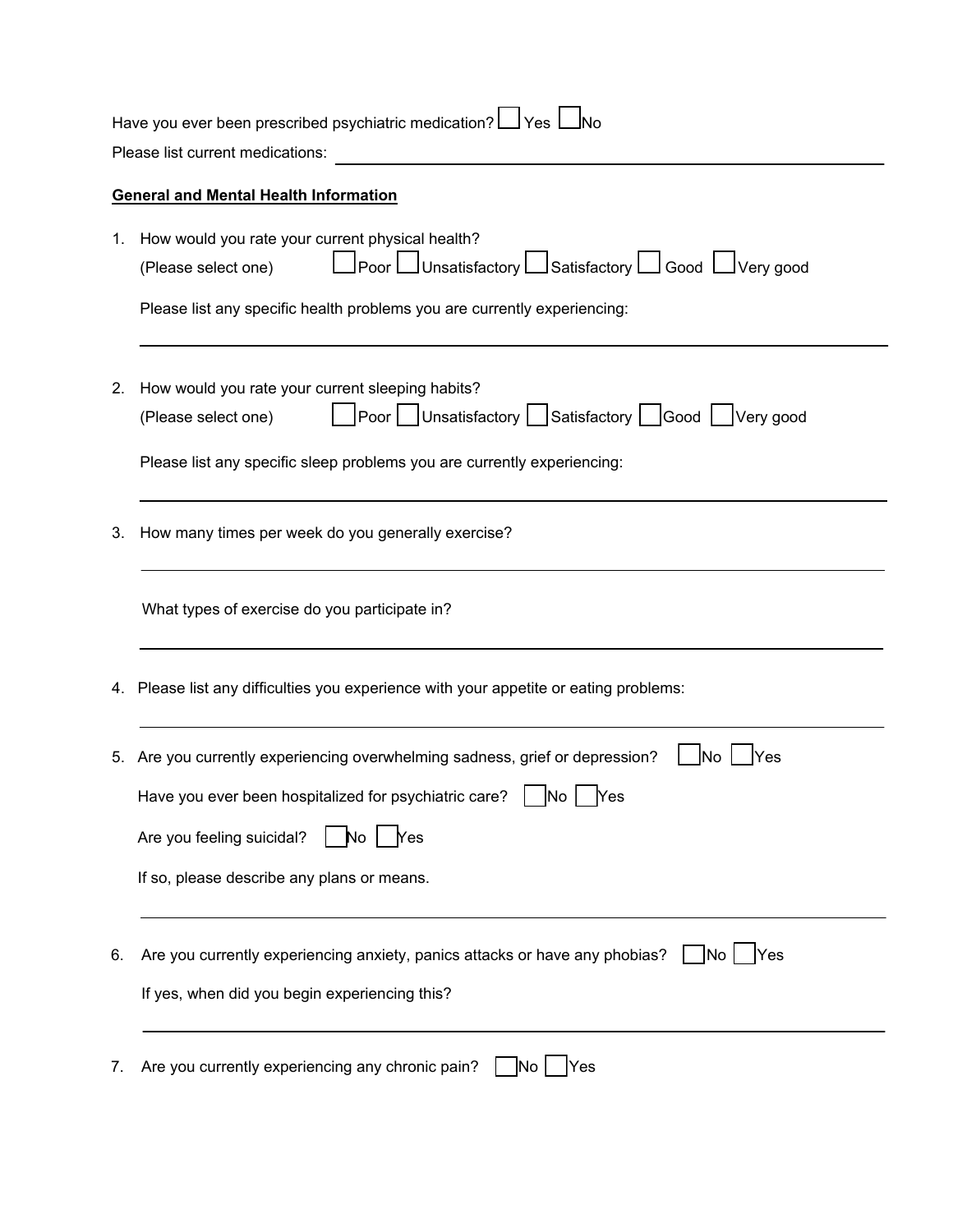If yes, please describe your pain.

| 8. | Do you drink alcohol more than once a week? $\vert$<br> No <br>Yes                                                         |
|----|----------------------------------------------------------------------------------------------------------------------------|
| 9. | How often do you engage in recreational drug use?<br>(Please select one)   Daily   Weekly   Monthly   Infrequently   Never |
|    | 10. Are you currently in a romantic relationship?<br><b>Yes</b><br>If yes, for how long?                                   |
|    | On a scale of 1-10 (with 1 being poor and 10 being exceptional), how would you rate your<br>relationship?                  |
|    | 11. What significant life changes or stressful events have you experienced recently?                                       |

## **Family Mental Health History**

In the section below, identify if there is a family history of any of the following. If yes, please indicate the family member's relationship to you in the space provided (e.g. father, grandmother, uncle, etc.) Please select one and list family member.

| Alcohol/Substance Abuse                | INol IYes                      |
|----------------------------------------|--------------------------------|
| Anxiety                                | $\Box$ No $\Box$ Yes           |
| Depression                             | $\Box$ No $\Box$ Yes           |
| Domestic Violence                      | $\vert$ $\vert$ No $\vert$ Yes |
| <b>Eating Disorders</b>                | $\Box$ No $\Box$ Yes           |
| Obesity                                | $\Box$ No $\Box$ Yes           |
| Obsessive Compulsive Behavior   No Yes |                                |
| Schizophrenia                          | $\vert$ $\vert$ No $\vert$ Yes |
| <b>Suicide Attempts</b>                | $\Box$ No $\Box$ Yes           |